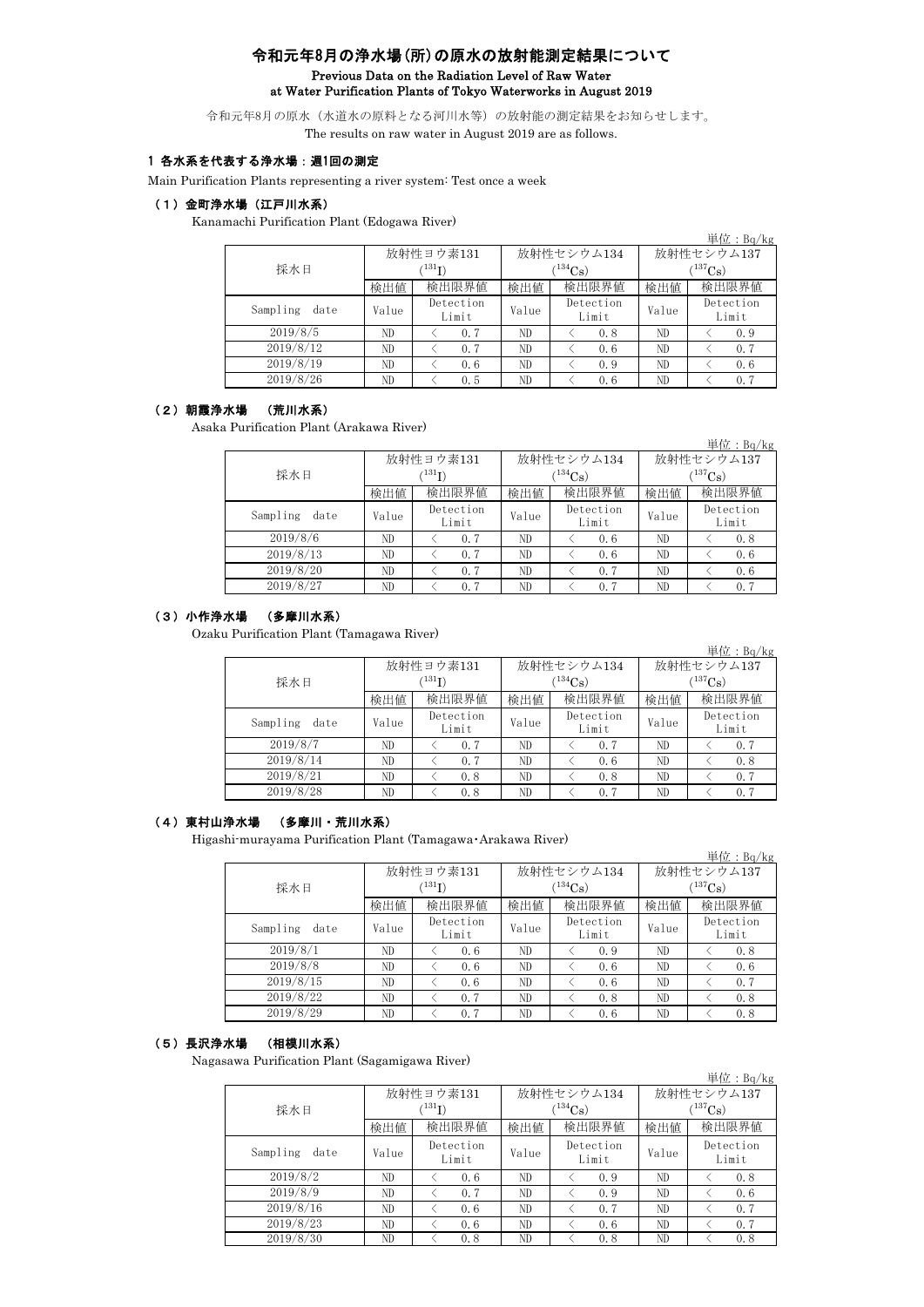## 2 その他の主要浄水場:概ね月1回の測定

Other Main Purification Plants: Test mostly once a month

|                     | 単位:Bq/kg                   |                  |                                   |                    |     |                            |           |                             |                                     |           |     |                    |
|---------------------|----------------------------|------------------|-----------------------------------|--------------------|-----|----------------------------|-----------|-----------------------------|-------------------------------------|-----------|-----|--------------------|
|                     |                            | 採水日              | 放射性ヨウ素131<br>$(^{131}\mathrm{I})$ |                    |     | 放射性セシウム134<br>$(^{134}Cs)$ |           |                             | 放射性セシウム137<br>$(^{137}\mathrm{Cs})$ |           |     |                    |
| 浄水所                 | 水源                         |                  | 検出値                               | 検出限界値              |     | 検出限界値<br>検出値               |           | 検出限界値<br>検出値                |                                     |           |     |                    |
| Monitoring<br>point | Water<br>resource          | Sampling<br>date | Value                             | Detection<br>Limit |     |                            |           | Detection<br>Value<br>Limit |                                     | Value     |     | Detection<br>Limit |
| 三郷<br>Misato        | 江戸川水系<br>Edogawa<br>River  | 2019/8/7         | ND.                               | $\langle$          | 0.6 | ND                         | $\langle$ | 0, 6                        | ND                                  | $\lt$     | 0.7 |                    |
| 三園<br>Misono        | 荒川水系<br>Arakawa<br>River   | 2019/8/7         | ND                                | $\langle$          | 0.5 | ND.                        | $\langle$ | 0.7                         | ND                                  | $\langle$ | 0.7 |                    |
| 境<br>Sakai          | 多摩川水系<br>Tamagawa<br>River | 2019/8/7         | ND.                               | $\langle$          | 0.6 | ND.                        | $\langle$ | 0.5                         | ND                                  | $\lt$     | 0.7 |                    |
| 砧<br>Kinuta         | 多摩川水系<br>Tamagawa<br>River | 2019/8/7         | ND                                | $\langle$          | 0.9 | ND.                        | $\langle$ | 0.8                         | ND                                  | $\lt$     | 1   |                    |
| 砧下<br>Kinutashimo   | 多摩川水系<br>Tamagawa<br>River | 2019/8/7         | ND.                               | $\langle$          | 0.7 | ND.                        | $\langle$ | 0, 6                        | ND                                  | $\lt$     | 0.7 |                    |

 $\ddot{B}$ 

### 3 多摩地区等の表流水・伏流水・浅井戸を水源とする浄水所:概ね月1回の測定

Water purification plants using surface water, subsoil water, or shallow well water in Tama Area: Test mostly once a month

### <表流水を水源とする浄水所> <surface water>

| 単位: $Bq/kg$      |                  |       |                    |       |                    |                       |                    |  |  |  |
|------------------|------------------|-------|--------------------|-------|--------------------|-----------------------|--------------------|--|--|--|
|                  |                  |       | 放射性ヨウ素131          |       | 放射性セシウム134         | 放射性セシウム137            |                    |  |  |  |
| 浄水所              | 採水日              |       | $(^{131}I)$        |       | $(^{134}Cs)$       | $(^{137}\mathrm{Cs})$ |                    |  |  |  |
|                  |                  | 検出値   | 検出限界値              | 検出値   | 検出限界値              | 検出値                   | 検出限界値              |  |  |  |
| Monitoring point | Sampling<br>date | Value | Detection<br>Limit | Value | Detection<br>Limit | Value                 | Detection<br>Limit |  |  |  |
| 日原<br>Nippara    | 2019/8/5         | ND    | 0.6<br>$\langle$   | ND    | 0.6<br>$\langle$   | ND                    | 0.9<br>$\lt$       |  |  |  |
| 氷川<br>Hikawa     | 2019/8/5         | ND    | 0.8<br>$\langle$   | ND    | $\langle$<br>0.9   | ND                    | 0, 7<br>$\lt$      |  |  |  |
| 戸倉<br>Tokura     | 2019/8/13        | ND    | 0.6<br>$\langle$   | ND    | 0.5<br>$\langle$   | ND                    | 0, 7<br>$\lt$      |  |  |  |
| 乙津<br>$0$ ttsu   | 2019/8/13        | ND    | $\langle$<br>0.7   | ND    | $\langle$<br>0.6   | ND                    | 0.8<br>$\langle$   |  |  |  |
| 深沢<br>Fukasawa   | 2019/8/13        | ND    | $\langle$<br>0.7   | ND    | $\langle$<br>0.7   | ND                    | 0, 7<br>$\lt$      |  |  |  |
| 棚沢<br>Tanasawa   | 2019/8/14        | ND    | 0.8<br>$\langle$   | ND    | $\langle$<br>0.7   | ND                    | 0.8<br>$\langle$   |  |  |  |
| 大丹波<br>Otaba     | 2019/8/14        | ND    | 0.7<br>$\langle$   | ND    | $\langle$<br>0.5   | ND                    | 0.6<br>$\lt$       |  |  |  |
| 小河内<br>Ogouchi   | 2019/8/15        | ND    | 0.5<br>$\langle$   | ND    | $\langle$<br>0, 6  | ND                    | 0.7<br>$\langle$   |  |  |  |
| ひむら<br>Himura    | 2019/8/15        | ND    | 0.7<br>$\langle$   | ND    | 0.8<br>$\langle$   | ND                    | 0.8<br>$\lt$       |  |  |  |

#### <伏流水を水源とする浄水所> <subsoil water>

単位:Bq/kg 検出値 検出限界値 検出値 教出限界値 検出値 Sampling date  $V$ alue  $V$ <sup>Detection</sup> Value  $V$ <sup>Detection</sup> Value 2019/8/5 ND  $\langle 0.8 | ND \rangle \langle 0.9 | ND \rangle$  $2019/8/14$  ND < 0.8 ND < 0.6 ND < 0.7  $2019/8/14$  ND < 0.7 ND < 0.6 ND < 0.8 2019/8/19 ND  $\langle 0.7 | N_{\text{D}} | \times 0.7 | N_{\text{D}} | \times 0.7 | N_{\text{D}} | \times 0.8$  $2019/8/19$  ND < 0.7 ND < 1 ND < 0.9  $2019/8/26$  ND < 0.7 ND < 0.6 ND < 0.7 成木 Nariki 御岳山 Mitakesann 二俣尾 Futamatao 放射性ヨウ素131  $(^{131}I)$ 放射性セシウム137  $(137)$ Cs) 放射性セシウム134  $(134)$ Cs) Detection Limit 検出限界値 検出限界値 検出限界値 Monitoring point Detection Limit Detection Limit 浄水所 採水日 沢井第一 Sawaidaiichi 高月 Takatsuki 千ヶ瀬第二 Chigasedaini